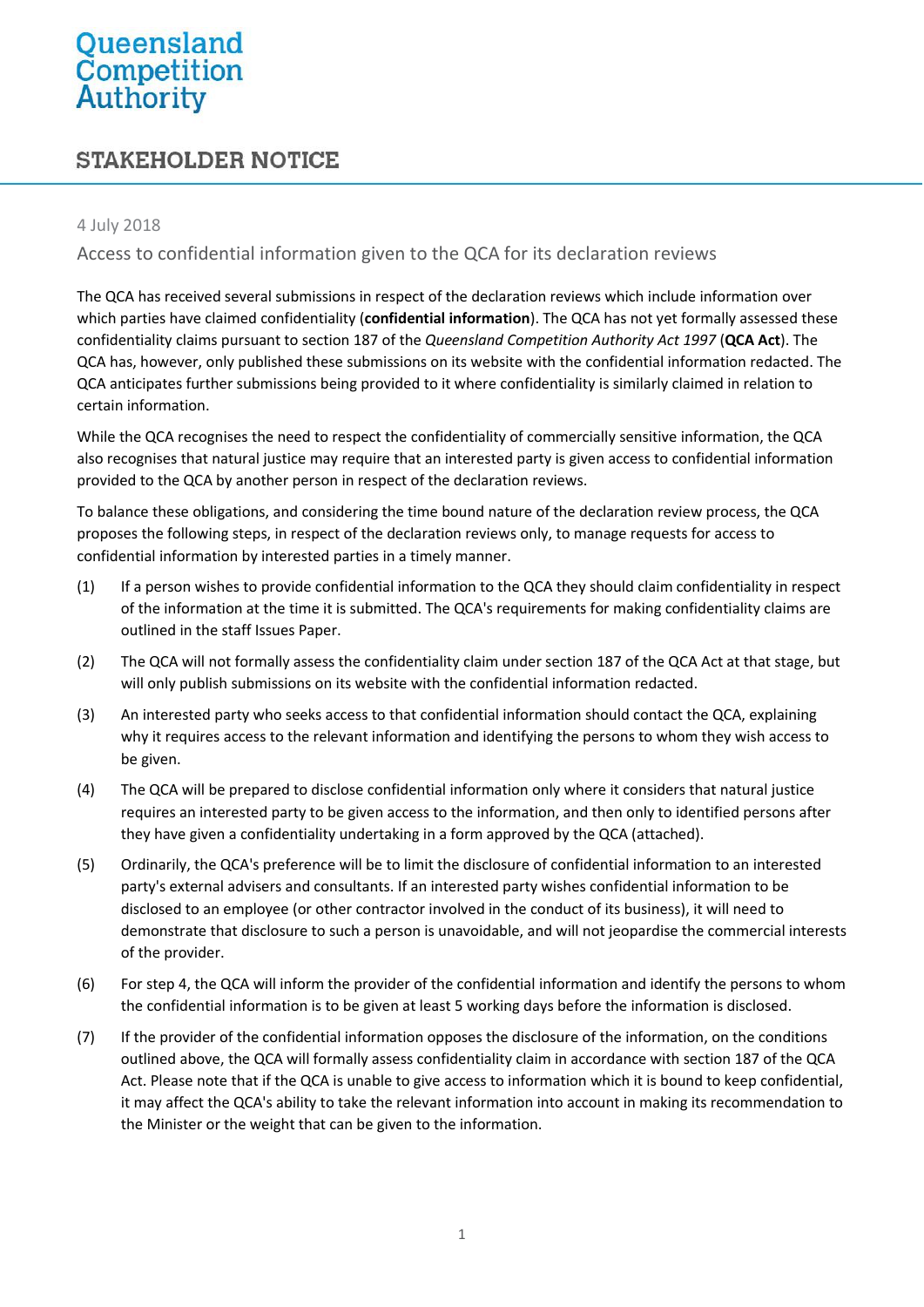#### **Queensland Competition Authority – Review of Declarations**

#### **Confidentiality Undertaking**

|          | date), hereby undertake to the QCA and (and the CCA and summary carry and alters), hereby undertake to the QCA     |
|----------|--------------------------------------------------------------------------------------------------------------------|
|          | to each Confidentiality Claimant (in relation to that Confidentiality Claimant's Confidential Information only) as |
| follows: |                                                                                                                    |

- (1) In this undertaking:
	- (a) **Confidential Information** means information submitted to the QCA for the purpose of the Declaration Review which the QCA has agreed to treat as confidential information.
	- (b) **Confidentiality Claimant** means, in respect of particular Confidential Information, the person or entity who has made a claim of confidentiality in respect of that information.
	- (c) **Declaration Review** means the investigation and recommendation by the QCA, and the decision by the Minister, in relation to the declaration of each service taken to be declared by section 250 of the QCA Act.
	- (d) **Interested Party** means an interested person or entity who has made, or wishes to make, a submission to the QCA for the purpose of the Declaration Review.
	- (e) **QCA** means the Queensland Competition Authority.
	- (f) **QCA Act** means the *Queensland Competition Authority Act 1997*.
	- (g) **Support Staff** means persons providing administrative assistance and includes secretaries, administrative assistants, IT staff and printing staff.
- (2) I acknowledge I am being provided with specific Confidential Information for the purpose of the Declaration Review. I will not use the Confidential Information for any other purpose.
- (3) I will keep the Confidential Information confidential and will not, directly or indirectly, disclose it to any person other than:
	- (a) the QCA, QCA staff and any person assisting the QCA;
	- (b) another person retained by the same Interested Party for the purpose of the Declaration Review who has provided a confidentiality undertaking to the Confidentiality Claimant in the same form as this undertaking;
	- (c) My Support Staff and Support Staff of the persons listed in paragraphs 3(a)-(b); or
	- (d) with the prior written consent of the Confidentiality Claimant.
- (4) I will:
	- (a) establish and maintain effective security measures to safeguard the Confidential Information from unauthorised access or use;
	- (b) keep the Confidential Information under my effective control; and
	- (c) immediately notify the Confidentiality Claimant in writing of any suspected or actual unauthorised use, copying or disclosure of the Confidential Information of which I become aware, and provide any reasonable assistance requested by the Confidentiality Claimant in relation to any action that the Confidentiality Claimant may take against any person for such unauthorised use or disclosure.